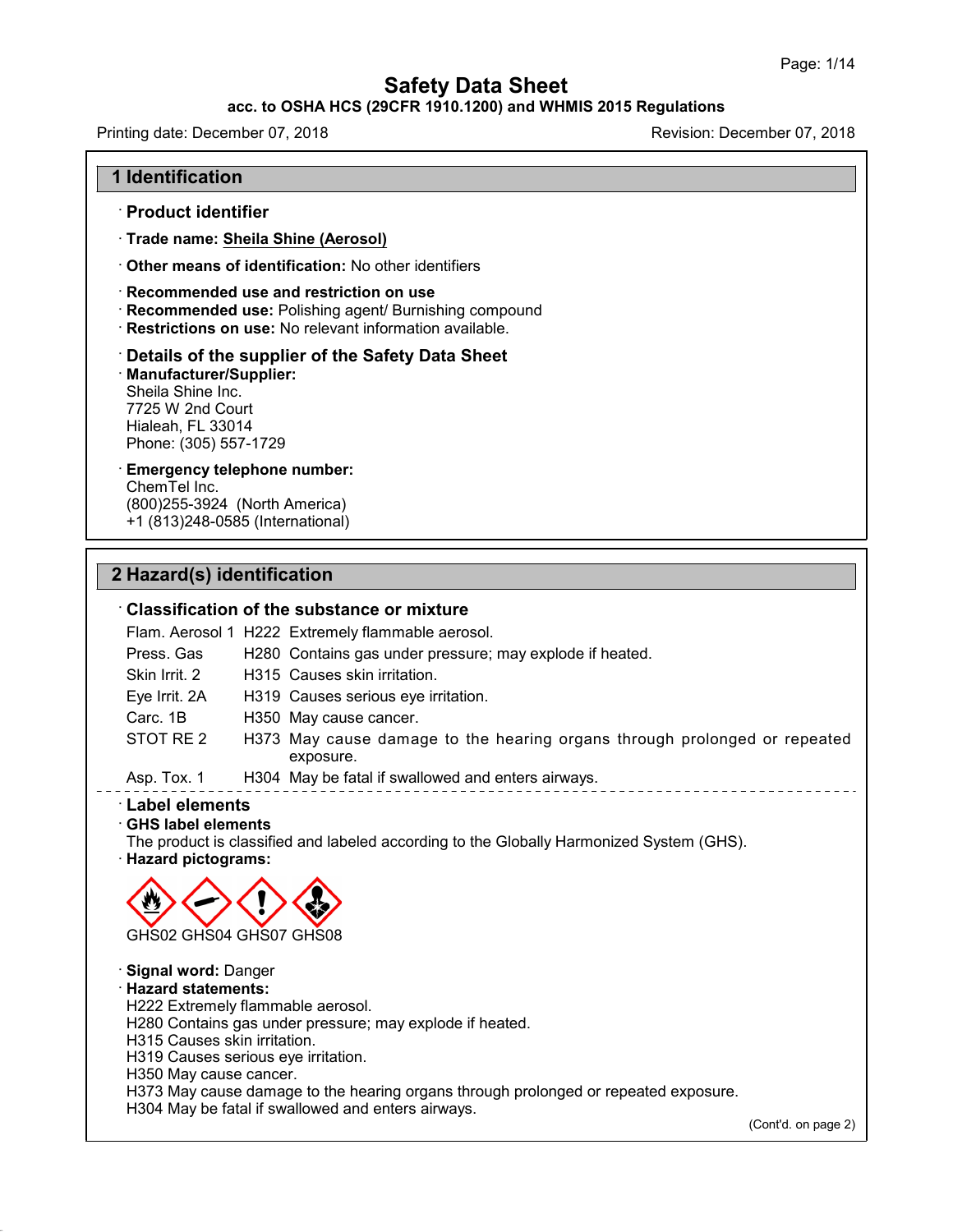### **acc. to OSHA HCS (29CFR 1910.1200) and WHMIS 2015 Regulations**

Printing date: December 07, 2018 **Printing date: December 07, 2018** Revision: December 07, 2018

48.0

### **Trade name: Sheila Shine (Aerosol)**

(Cont'd. of page 1)

(Cont'd. on page 3)

|                                                                       | · Precautionary statements:                                                                           |        |
|-----------------------------------------------------------------------|-------------------------------------------------------------------------------------------------------|--------|
| P201                                                                  | Obtain special instructions before use.                                                               |        |
| P202                                                                  | Do not handle until all safety precautions have been read and understood.                             |        |
| P210                                                                  | Keep away from heat/sparks/open flames/hot surfaces. - No smoking.                                    |        |
| P211                                                                  | Do not spray on an open flame or other ignition source.                                               |        |
| P251                                                                  | Pressurized container: Do not pierce or burn, even after use.                                         |        |
| P260                                                                  | Do not breathe mist/vapors/spray.                                                                     |        |
| P264                                                                  | Wash thoroughly after handling.                                                                       |        |
| P280                                                                  | Wear protective gloves/protective clothing/eye protection.                                            |        |
| P301+P310                                                             | If swallowed: Immediately call a poison center/doctor.                                                |        |
| P331                                                                  | Do NOT induce vomiting.                                                                               |        |
| P302+P352                                                             | If on skin: Wash with plenty of soap and water.                                                       |        |
|                                                                       | P305+P351+P338 IF IN EYES: Rinse cautiously with water for several minutes. Remove contact lenses, if |        |
|                                                                       | present and easy to do. Continue rinsing.                                                             |        |
| P308+P313                                                             | IF exposed or concerned: Get medical advice/attention.                                                |        |
| P314                                                                  | Get medical advice/attention if you feel unwell.                                                      |        |
| P332+P313                                                             | If skin irritation occurs: Get medical advice/attention.                                              |        |
| P362+P364                                                             | Take off contaminated clothing and wash it before reuse.                                              |        |
| P337+P313                                                             | If eye irritation persists: Get medical advice/attention.                                             |        |
| P403                                                                  | Store in a well-ventilated place.                                                                     |        |
| P405                                                                  | Store locked up.                                                                                      |        |
| P410+P412                                                             | Protect from sunlight. Do not expose to temperatures exceeding 50°C/122°F.                            |        |
| P501                                                                  | Dispose of contents/container in accordance with local/regional/national/international                |        |
|                                                                       | regulations.                                                                                          |        |
| · NFPA ratings (scale 0 - 4)                                          |                                                                                                       |        |
| · HMIS-ratings (scale 0 - 4)                                          | Fire $= 2$<br>Instability = $0$                                                                       |        |
|                                                                       |                                                                                                       |        |
| <b>HEALTH</b><br><b>FIRE</b><br>REACTIVITY $\boxed{0}$ Reactivity = 0 | $\boxed{1}$ Health = *1<br>$2$ Fire = 2                                                               |        |
|                                                                       | * - Indicates a long term health hazard from repeated or prolonged exposures.                         |        |
|                                                                       |                                                                                                       |        |
|                                                                       | Other hazards There are no other hazards not otherwise classified that have been identified.          |        |
|                                                                       |                                                                                                       |        |
|                                                                       | 3 Composition/information on ingredients                                                              |        |
|                                                                       | <b>Chemical characterization: Mixtures</b>                                                            |        |
| Components:                                                           |                                                                                                       |        |
|                                                                       | 64741-89-5 Distillates (petroleum), solvent-refined light paraffinic                                  | 30-60% |
|                                                                       | Carc. 1B, H350                                                                                        |        |
|                                                                       | 127-18-4 tetrachloroethylene                                                                          | 10-30% |
|                                                                       | Carc. 2, H351                                                                                         |        |
|                                                                       |                                                                                                       |        |
|                                                                       | 64741-88-4 Distillates (petroleum), solvent-refined heavy paraffinic                                  | 10-30% |
|                                                                       | Carc. 1B, H350                                                                                        |        |

1330-20-7 Xylene 7-13%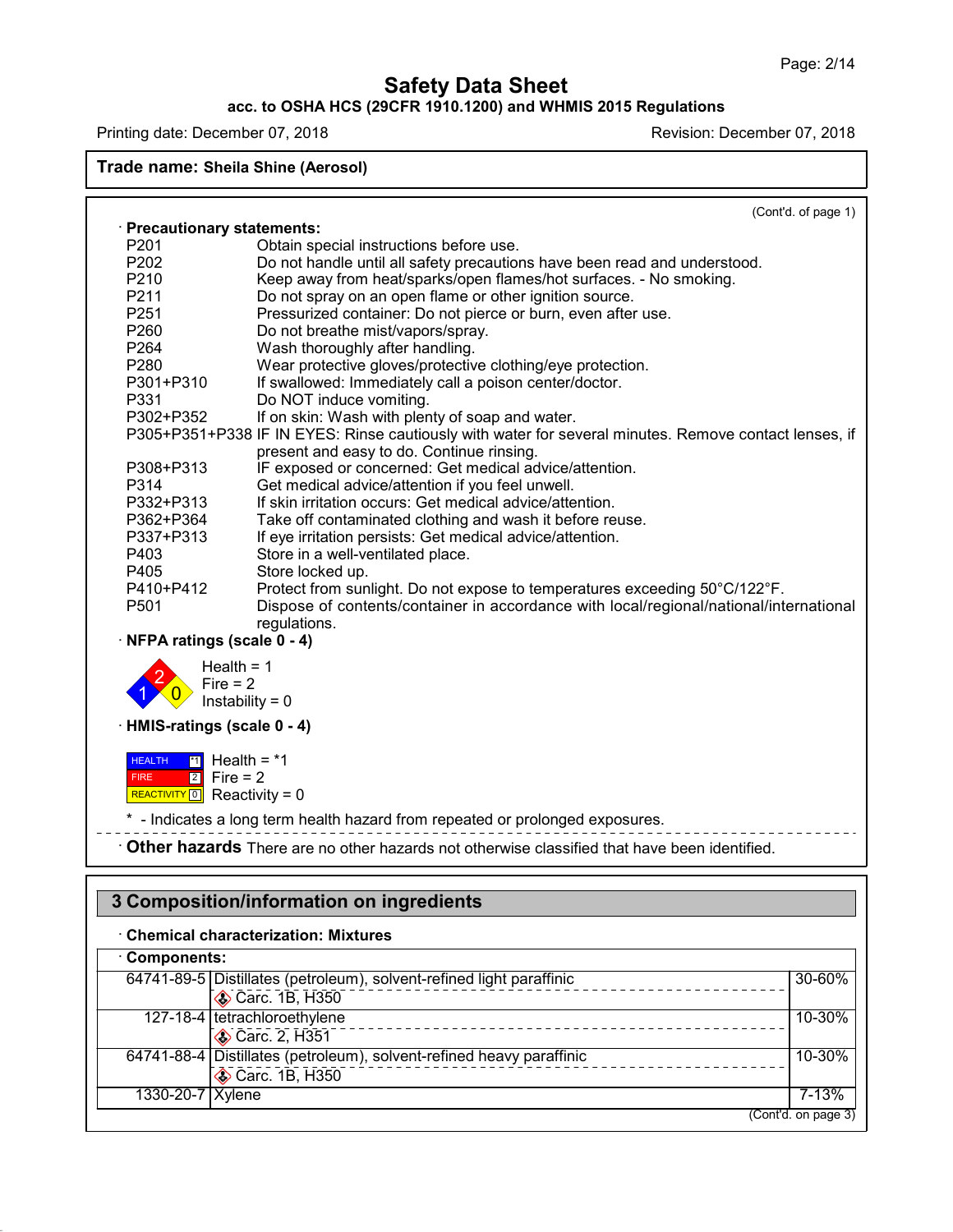### **acc. to OSHA HCS (29CFR 1910.1200) and WHMIS 2015 Regulations**

Printing date: December 07, 2018 **Printing date: December 07, 2018** 

48.0

|                                                                                                                              | (Cont'd. of page 2) |
|------------------------------------------------------------------------------------------------------------------------------|---------------------|
| <b>♦ Flam. Liq. 3, H226</b>                                                                                                  |                     |
| <b>Asp. Tox. 1, H304</b>                                                                                                     |                     |
| $\hat{\diamond}$ Acute Tox. 4, H312; Acute Tox. 4, H332; Skin Irrit. 2, H315; Eye Irrit. 2A, H319;<br><b>STOT SE 3, H335</b> |                     |
| 124-38-9 Carbon dioxide                                                                                                      | $10\%$              |
| Press. Gas, H280<br>Simple Asphyxiant                                                                                        |                     |
| 100-41-4 Ethylbenzene                                                                                                        | $1 - 5%$            |
| <b>Elam. Lig. 2, H225</b><br><b>♦ Carc. 2, H351; STOT RE 2, H373; Asp. Tox. 1, H304</b>                                      |                     |
| $\bigwedge$ Acute Tox. 4, H332                                                                                               |                     |
| · Additional information:                                                                                                    |                     |
| For the wording of the listed Hazard Statements, refer to section 16.                                                        |                     |
| For the listed ingredient(s), the identity and/or exact percentage(s) are being withheld as a trade secret.                  |                     |
|                                                                                                                              |                     |
| <b>4 First-aid measures</b>                                                                                                  |                     |
| <b>Description of first aid measures</b>                                                                                     |                     |
| · After inhalation:                                                                                                          |                     |
| Supply fresh air; consult doctor in case of complaints.                                                                      |                     |
| Provide oxygen treatment if affected person has difficulty breathing.                                                        |                     |
| In case of irregular breathing or respiratory arrest provide artificial respiration.                                         |                     |
| In case of unconsciousness place patient stably in side position for transportation.<br>· After skin contact:                |                     |
| Immediately remove any clothing soiled by the product.                                                                       |                     |
| Immediately wash with water and soap and rinse thoroughly.                                                                   |                     |
| Seek medical treatment in case of complaints.                                                                                |                     |
| After eye contact:                                                                                                           |                     |
| Remove contact lenses if worn.                                                                                               |                     |
| Rinse opened eye for several minutes under running water. If symptoms persist, consult a doctor.                             |                     |
| · After swallowing:                                                                                                          |                     |
| Unlikely route of exposure.                                                                                                  |                     |
| Rinse out mouth and then drink plenty of water.                                                                              |                     |
| Do not induce vomiting; immediately call for medical help.                                                                   |                     |
| A person vomiting while lying on their back should be turned onto their side.                                                |                     |
| Most important symptoms and effects, both acute and delayed:                                                                 |                     |
| Coughing                                                                                                                     |                     |
| <b>Breathing difficulty</b>                                                                                                  |                     |
| <b>Dizziness</b><br>Irritant to skin and mucous membranes.                                                                   |                     |
|                                                                                                                              |                     |
| Nausea<br>Slight irritant effect on eyes.                                                                                    |                     |
| Gastric or intestinal disorders when ingested.                                                                               |                     |
| <b>Disorientation</b>                                                                                                        |                     |
| · Danger:                                                                                                                    |                     |
| May be harmful if inhaled.                                                                                                   |                     |
| May be fatal if swallowed and enters airways.                                                                                |                     |
| Danger of impaired breathing.                                                                                                |                     |
| Danger of disturbed cardiac rhythm.                                                                                          |                     |
|                                                                                                                              | (Cont'd. on page 4) |
|                                                                                                                              |                     |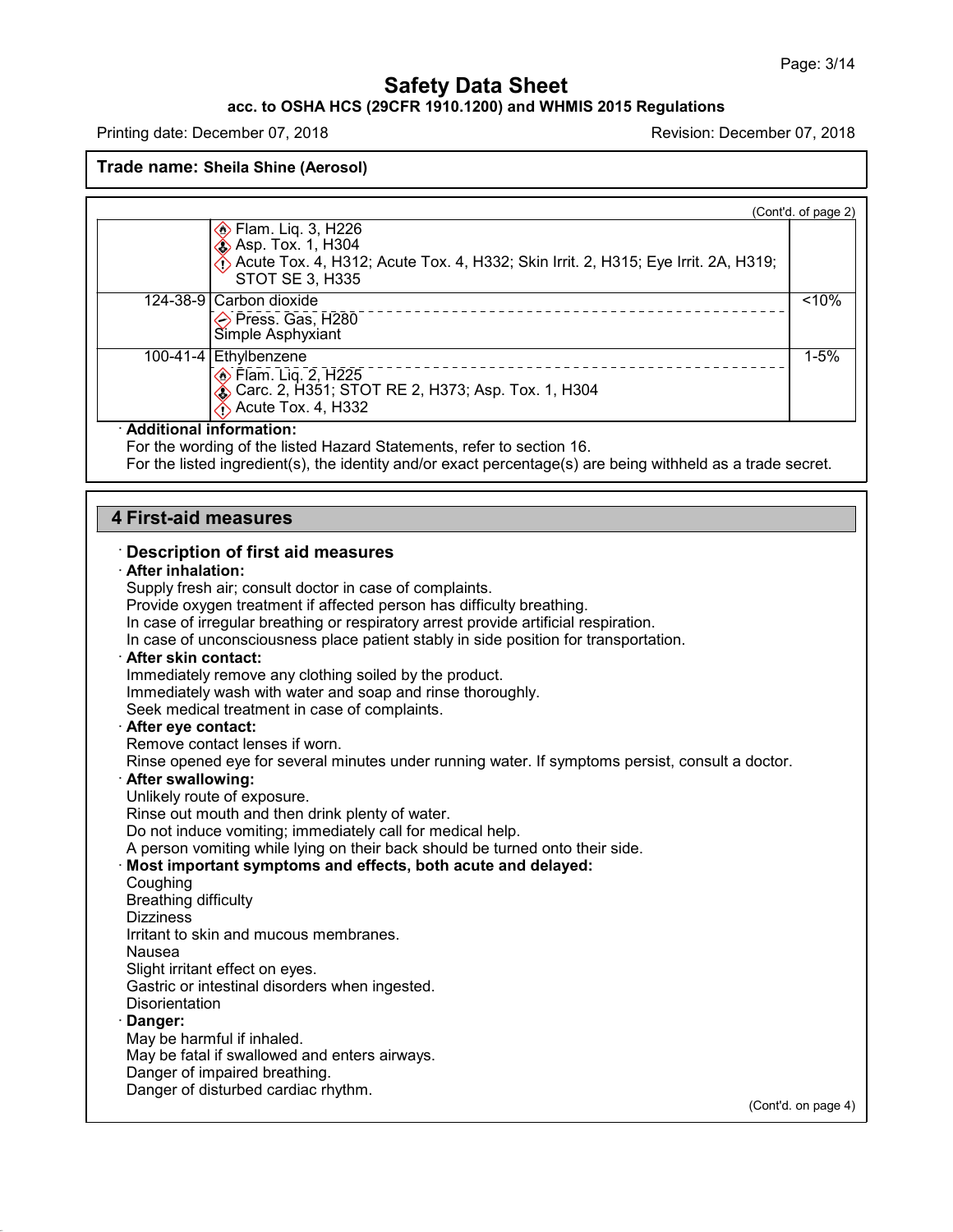**acc. to OSHA HCS (29CFR 1910.1200) and WHMIS 2015 Regulations**

Printing date: December 07, 2018 Revision: December 07, 2018

**Trade name: Sheila Shine (Aerosol)**

(Cont'd. of page 3)

Danger of convulsion. Carcinogenic.

May cause damage to the hearing organs through prolonged or repeated exposure. · **Indication of any immediate medical attention and special treatment needed:**

Medical supervision for at least 48 hours.

If necessary oxygen respiration treatment.

Monitor circulation.

### **5 Fire-fighting measures**

### · **Extinguishing media**

- · **Suitable extinguishing agents:**
- Water fog / haze
- Foam

48.0

Fire-extinguishing powder

Carbon dioxide

· **For safety reasons unsuitable extinguishing agents:** Water stream.

· **Special hazards arising from the substance or mixture**

Danger of receptacles bursting because of high vapor pressure if heated.

During heating or in case of fire poisonous gases are produced.

- · **Advice for firefighters**
- · **Protective equipment:**

Wear self-contained respiratory protective device.

Wear fully protective suit.

### · **Additional information:**

Eliminate all ignition sources if safe to do so. Leaking gas fire: Do not extinguish, unless leak can be stopped safely.

Cool endangered containers with water fog.

### **6 Accidental release measures**

· **Personal precautions, protective equipment and emergency procedures** Use respiratory protective device against the effects of fumes/dust/aerosol. Wear protective equipment. Keep unprotected persons away. Ensure adequate ventilation. Keep away from ignition sources. Keep people at a distance and stay upwind. Particular danger of slipping on leaked/spilled product. · **Environmental precautions** Do not allow to enter sewers/ surface or ground water. Inform respective authorities in case of seepage into water course or sewage system. · **Methods and material for containment and cleaning up** Absorb with non-combustible liquid-binding material (sand, diatomite, acid binders, universal binders). Remove from the water surface (e.g. skim or suck off). Send for recovery or disposal in suitable receptacles. · **Reference to other sections** See Section 7 for information on safe handling. See Section 8 for information on personal protection equipment.

(Cont'd. on page 5)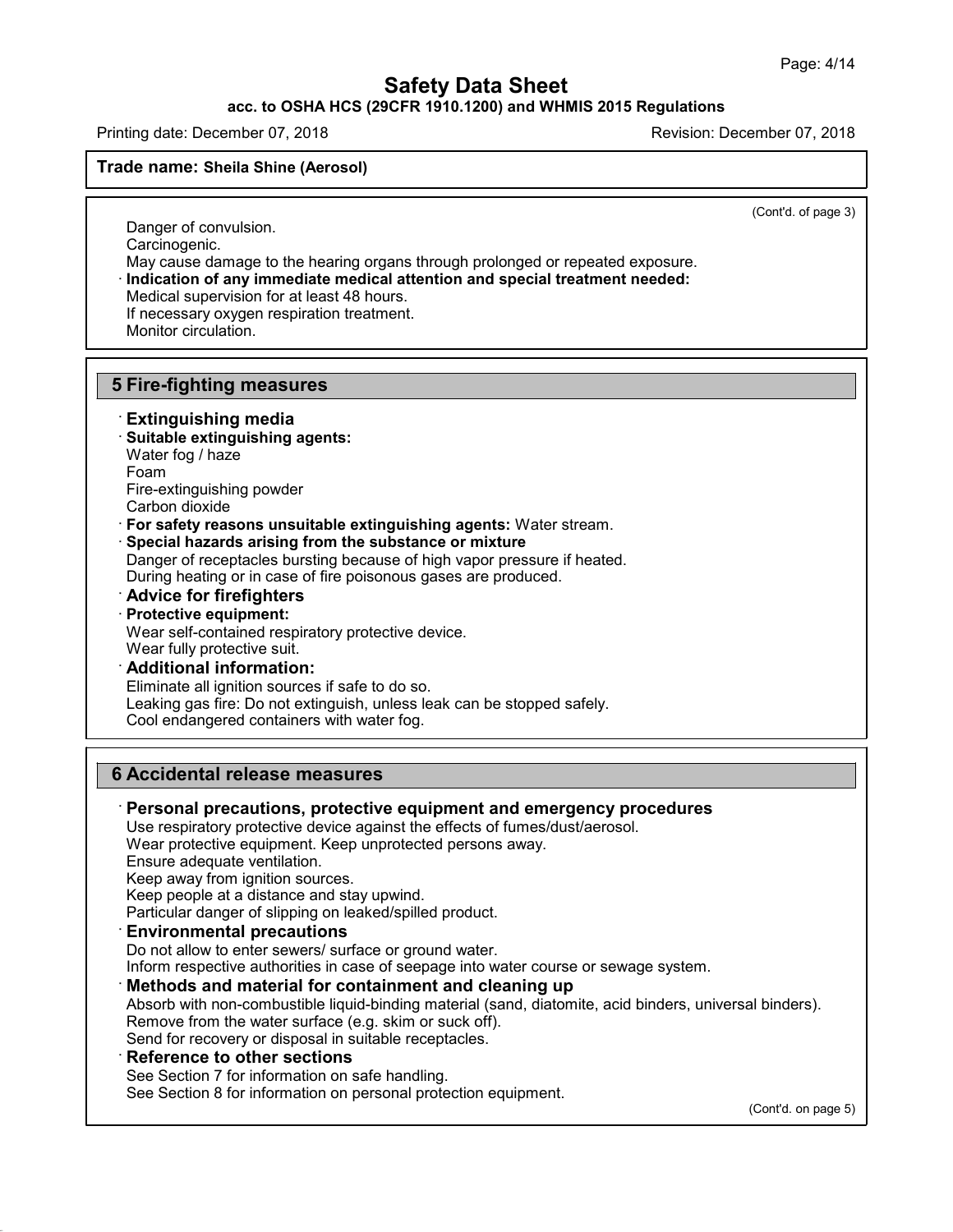### **acc. to OSHA HCS (29CFR 1910.1200) and WHMIS 2015 Regulations**

Printing date: December 07, 2018 Revision: December 07, 2018

#### **Trade name: Sheila Shine (Aerosol)**

(Cont'd. of page 4)

See Section 13 for disposal information.

### **7 Handling and storage**

### · **Handling**

- · **Precautions for safe handling:**
- Avoid contact with the eyes and skin.
- Avoid breathing mist, vapors, or spray.
- Handle with care. Use only in well ventilated areas.
- 
- Avoid splashes or spray in enclosed areas.
- Rags, metal wools / cuttings / shavings and waste papers soaked with product must be placed in a sealed metal container rated for flammable waste.
- · **Information about protection against explosions and fires:**
- Emergency cooling must be available in case of nearby fire.
- Keep ignition sources away Do not smoke.
- Prevent impact and friction.
- Flammable gas-air mixtures may be formed in empty containers/receptacles.
- Pressurized container: protect from sunlight and do not expose to temperatures exceeding 120 °F / 49 °C,
- i.e. electric lights. Do not pierce or burn, even after use.
- Do not spray on a naked flame or any incandescent material.

# · **Conditions for safe storage, including any incompatibilities**

- · **Requirements to be met by storerooms and receptacles:**
- Avoid storage near extreme heat, ignition sources or open flame.
- · **Information about storage in one common storage facility:**
- Store away from foodstuffs.
- Store away from oxidizing agents.
- · **Further information about storage conditions:**
- Store in a cool place. Heat will increase pressure and may lead to the receptacle bursting.
- · **Specific end use(s)** No relevant information available.

### **8 Exposure controls/personal protection**

### · **Control parameters**

48.0

· **Components with limit values that require monitoring at the workplace:**

|             | 127-18-4 tetrachloroethylene                                                                                       |
|-------------|--------------------------------------------------------------------------------------------------------------------|
| PEL (USA)   | Long-term value: 100 ppm<br>Ceiling limit value: 200; 300* ppm<br>*5-min peak in any 3 hrs                         |
| REL (USA)   | Minimize workplace exp. concs.; Pocket Guide App. A                                                                |
| TLV (USA)   | Short-term value: 685 mg/m <sup>3</sup> , 100 ppm<br>Long-term value: 170 mg/m <sup>3</sup> , 25 ppm<br><b>BEI</b> |
| EL (Canada) | Short-term value: 100 ppm<br>Long-term value: 25 ppm<br><b>IARC 2A</b>                                             |

(Cont'd. on page 6)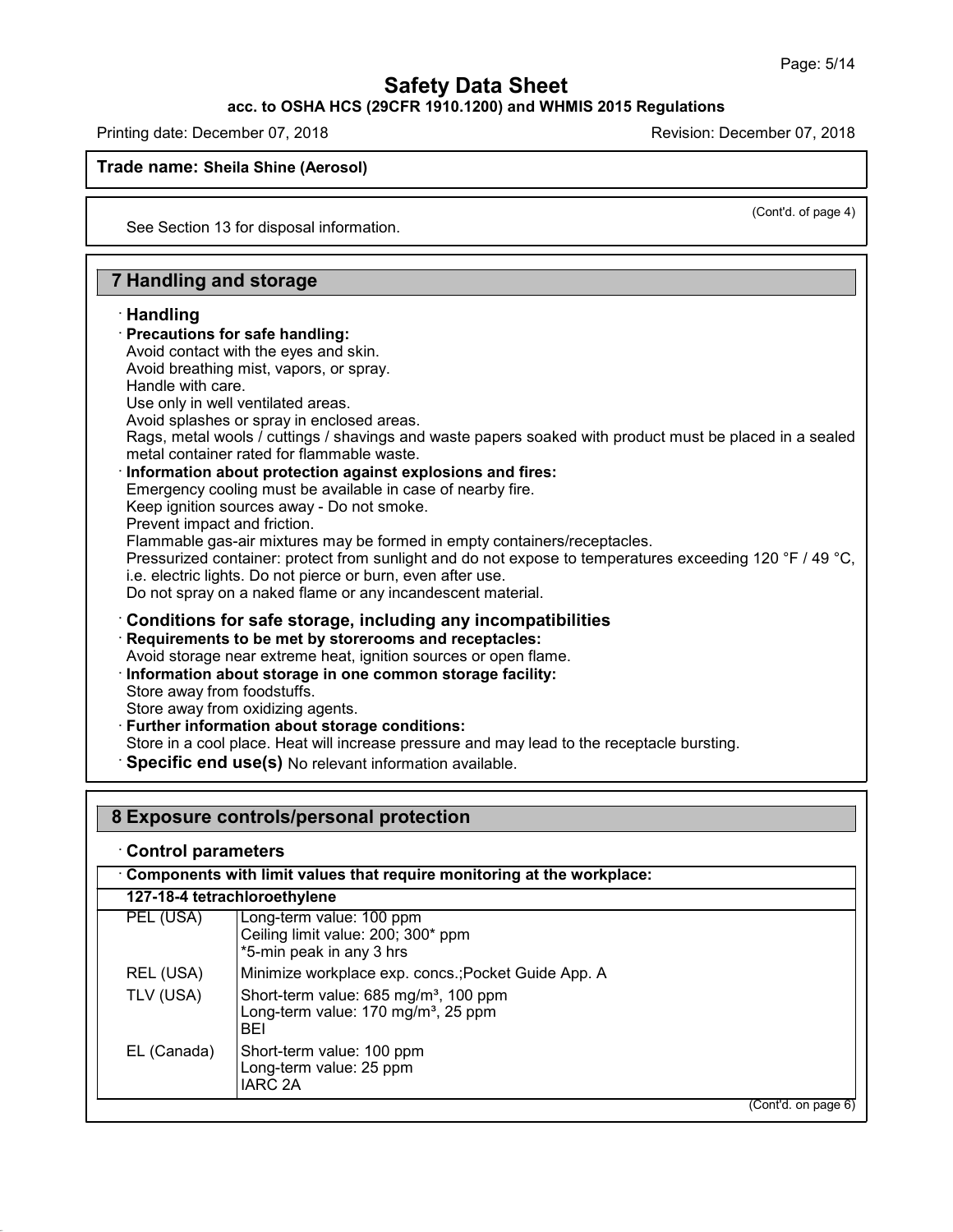#### **acc. to OSHA HCS (29CFR 1910.1200) and WHMIS 2015 Regulations**

Printing date: December 07, 2018 **Printing date: December 07, 2018** 

48.0

|                         | (Cont'd. of page 5)                                                                                   |  |
|-------------------------|-------------------------------------------------------------------------------------------------------|--|
| EV (Canada)             | Short-term value: 100 ppm<br>Long-term value: 25 ppm                                                  |  |
|                         |                                                                                                       |  |
| LMPE (Mexico)           | Short-term value: 100 ppm<br>Long-term value: 25 ppm                                                  |  |
|                         | A3, IBE                                                                                               |  |
| 1330-20-7 Xylene        |                                                                                                       |  |
| PEL (USA)               | Long-term value: 435 mg/m <sup>3</sup> , 100 ppm                                                      |  |
| REL (USA)               | Short-term value: 655 mg/m <sup>3</sup> , 150 ppm                                                     |  |
|                         | Long-term value: 435 mg/m <sup>3</sup> , 100 ppm                                                      |  |
| TLV (USA)               | Short-term value: 651 mg/m <sup>3</sup> , 150 ppm                                                     |  |
|                         | Long-term value: 434 mg/m <sup>3</sup> , 100 ppm<br>BEI                                               |  |
| EL (Canada)             | Short-term value: 150 ppm                                                                             |  |
|                         | Long-term value: 100 ppm                                                                              |  |
| EV (Canada)             | Short-term value: 650 mg/m <sup>3</sup> , 150 ppm                                                     |  |
|                         | Long-term value: 435 mg/m <sup>3</sup> , 100 ppm                                                      |  |
| LMPE (Mexico)           | Short-term value: 150 ppm                                                                             |  |
|                         | Long-term value: 100 ppm<br>A4, IBE                                                                   |  |
| 124-38-9 Carbon dioxide |                                                                                                       |  |
| PEL (USA)               | Long-term value: 9000 mg/m <sup>3</sup> , 5000 ppm                                                    |  |
| REL (USA)               | Short-term value: 54,000 mg/m <sup>3</sup> , 30,000 ppm                                               |  |
|                         | Long-term value: 9000 mg/m <sup>3</sup> , 5000 ppm                                                    |  |
| TLV (USA)               | Short-term value: 54,000 mg/m <sup>3</sup> , 30,000 ppm                                               |  |
|                         | Long-term value: 9000 mg/m <sup>3</sup> , 5000 ppm                                                    |  |
| EL (Canada)             | Short-term value: 15000 ppm                                                                           |  |
|                         | Long-term value: 5000 ppm                                                                             |  |
| EV (Canada)             | Short-term value: 54,000 mg/m <sup>3</sup> , 30,000 ppm                                               |  |
|                         | Long-term value: $9,000$ mg/m <sup>3</sup> , $5,000$ ppm                                              |  |
| LMPE (Mexico)           | Short-term value: 30000 ppm<br>Long-term value: 5000 ppm                                              |  |
| 100-41-4 Ethylbenzene   |                                                                                                       |  |
| PEL (USA)               | Long-term value: 435 mg/m <sup>3</sup> , 100 ppm                                                      |  |
| REL (USA)               | Short-term value: 545 mg/m <sup>3</sup> , 125 ppm                                                     |  |
|                         | Long-term value: 435 mg/m <sup>3</sup> , 100 ppm                                                      |  |
| TLV (USA)               | Long-term value: 87 mg/m <sup>3</sup> , 20 ppm<br>BEI                                                 |  |
| EL (Canada)             | Long-term value: 20 ppm                                                                               |  |
|                         | <b>IARC 2B</b>                                                                                        |  |
| EV (Canada)             | Short-term value: 540 mg/m <sup>3</sup> , 125 ppm<br>Long-term value: 435 mg/m <sup>3</sup> , 100 ppm |  |
|                         | LMPE (Mexico)   Long-term value: 20 ppm                                                               |  |
|                         | · Ingredients with biological limit values:                                                           |  |
|                         | 127-18-4 tetrachloroethylene                                                                          |  |
| BEI (USA) 3 ppm         |                                                                                                       |  |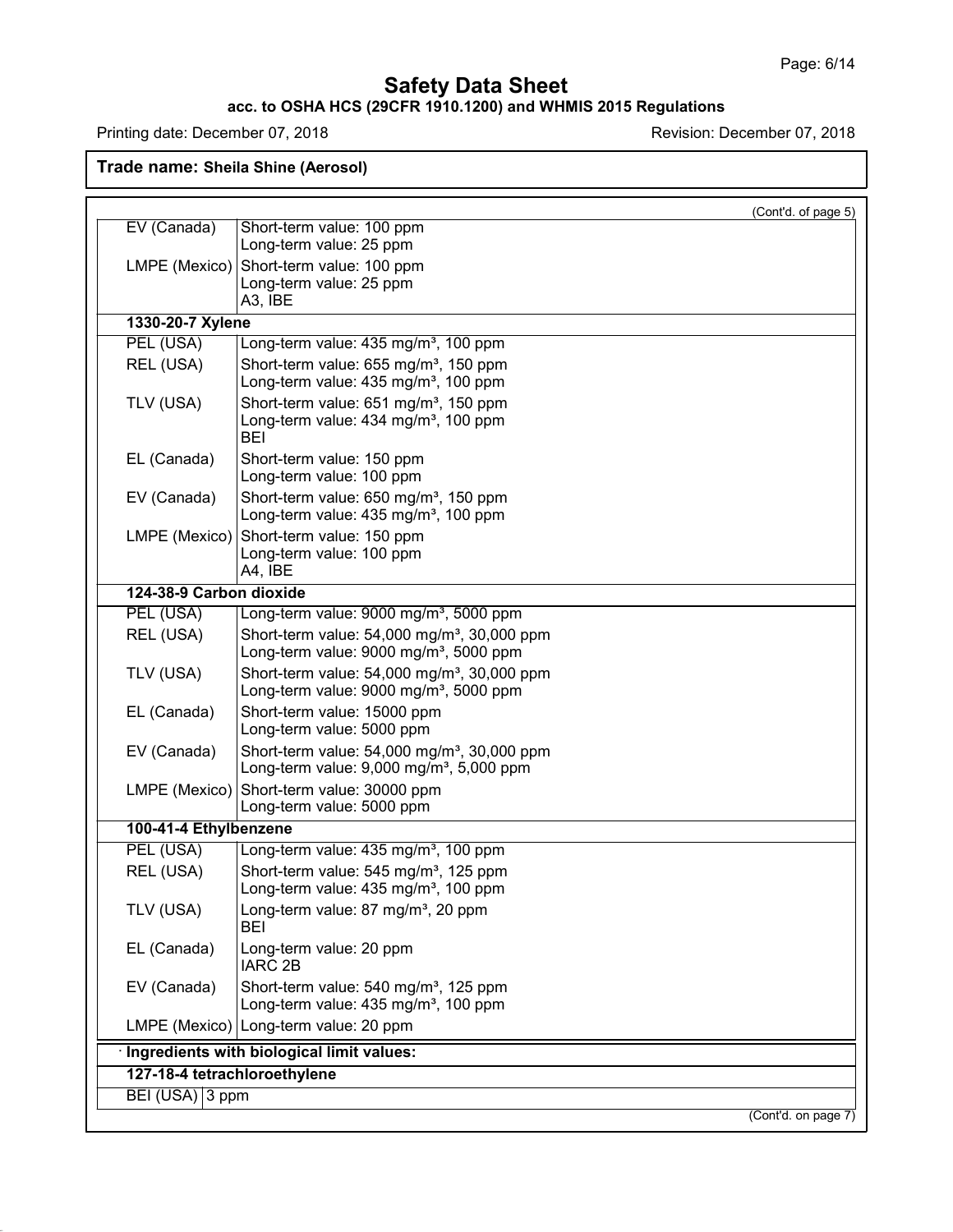### **acc. to OSHA HCS (29CFR 1910.1200) and WHMIS 2015 Regulations**

Printing date: December 07, 2018 **Printing date: December 07, 2018** 

48.0

|                        | (Cont'd. of page 6)                                                                                                                                                                                                                                                                                                                                                                                                                                                                                                                                                                                                                                                                                                                |
|------------------------|------------------------------------------------------------------------------------------------------------------------------------------------------------------------------------------------------------------------------------------------------------------------------------------------------------------------------------------------------------------------------------------------------------------------------------------------------------------------------------------------------------------------------------------------------------------------------------------------------------------------------------------------------------------------------------------------------------------------------------|
|                        | Medium: end-exhaled air                                                                                                                                                                                                                                                                                                                                                                                                                                                                                                                                                                                                                                                                                                            |
|                        | Time: prior to shift<br>Parameter: Tetrachloroethylene                                                                                                                                                                                                                                                                                                                                                                                                                                                                                                                                                                                                                                                                             |
|                        |                                                                                                                                                                                                                                                                                                                                                                                                                                                                                                                                                                                                                                                                                                                                    |
|                        | $0.5$ mg/L                                                                                                                                                                                                                                                                                                                                                                                                                                                                                                                                                                                                                                                                                                                         |
|                        | Medium: blood                                                                                                                                                                                                                                                                                                                                                                                                                                                                                                                                                                                                                                                                                                                      |
|                        | Time: prior to shift                                                                                                                                                                                                                                                                                                                                                                                                                                                                                                                                                                                                                                                                                                               |
|                        | Parameter: Tetrachloroethylene                                                                                                                                                                                                                                                                                                                                                                                                                                                                                                                                                                                                                                                                                                     |
| 1330-20-7 Xylene       |                                                                                                                                                                                                                                                                                                                                                                                                                                                                                                                                                                                                                                                                                                                                    |
|                        | BEI (USA) 1.5 g/g creatinine<br>Medium: urine                                                                                                                                                                                                                                                                                                                                                                                                                                                                                                                                                                                                                                                                                      |
|                        | Time: end of shift                                                                                                                                                                                                                                                                                                                                                                                                                                                                                                                                                                                                                                                                                                                 |
|                        | Parameter: Methylhippuric acids                                                                                                                                                                                                                                                                                                                                                                                                                                                                                                                                                                                                                                                                                                    |
|                        | 100-41-4 Ethylbenzene                                                                                                                                                                                                                                                                                                                                                                                                                                                                                                                                                                                                                                                                                                              |
|                        | BEI (USA) 0.7 g/g creatinine                                                                                                                                                                                                                                                                                                                                                                                                                                                                                                                                                                                                                                                                                                       |
|                        | Medium: urine                                                                                                                                                                                                                                                                                                                                                                                                                                                                                                                                                                                                                                                                                                                      |
|                        | Time: end of shift at end of workweek                                                                                                                                                                                                                                                                                                                                                                                                                                                                                                                                                                                                                                                                                              |
|                        | Parameter: Sum of mandelic acid and phenylglyoxylic acid (nonspecific, semi-quantitative)                                                                                                                                                                                                                                                                                                                                                                                                                                                                                                                                                                                                                                          |
|                        |                                                                                                                                                                                                                                                                                                                                                                                                                                                                                                                                                                                                                                                                                                                                    |
|                        | Medium: end-exhaled air                                                                                                                                                                                                                                                                                                                                                                                                                                                                                                                                                                                                                                                                                                            |
|                        | Time: not critical                                                                                                                                                                                                                                                                                                                                                                                                                                                                                                                                                                                                                                                                                                                 |
|                        | Parameter: Ethyl benzene (semi-quantitative)                                                                                                                                                                                                                                                                                                                                                                                                                                                                                                                                                                                                                                                                                       |
| · Protection of hands: | · General protective and hygienic measures:<br>The usual precautionary measures for handling chemicals should be followed.<br>Keep away from foodstuffs, beverages and feed.<br>Wash hands before breaks and at the end of work.<br>Avoid contact with the eyes and skin.<br>Do not inhale gases / fumes / aerosols.<br>Do not carry product impregnated cleaning cloths in trouser pockets.<br>Engineering controls: No relevant information available.<br>· Breathing equipment:<br>Use suitable respiratory protective device in case of insufficient ventilation.<br>For spills, respiratory protection may be advisable.<br>NIOSH or EN approved organic vapor respirator equipped with a dust/mist prefilter should be used. |
|                        | Protective gloves                                                                                                                                                                                                                                                                                                                                                                                                                                                                                                                                                                                                                                                                                                                  |
| · Eye protection:      | The glove material has to be impermeable and resistant to the product/ the substance/ the preparation.                                                                                                                                                                                                                                                                                                                                                                                                                                                                                                                                                                                                                             |
|                        | Safety glasses                                                                                                                                                                                                                                                                                                                                                                                                                                                                                                                                                                                                                                                                                                                     |
|                        | · Body protection: Protective work clothing                                                                                                                                                                                                                                                                                                                                                                                                                                                                                                                                                                                                                                                                                        |
|                        | Limitation and supervision of exposure into the environment                                                                                                                                                                                                                                                                                                                                                                                                                                                                                                                                                                                                                                                                        |
|                        | (Cont'd. on page 8)                                                                                                                                                                                                                                                                                                                                                                                                                                                                                                                                                                                                                                                                                                                |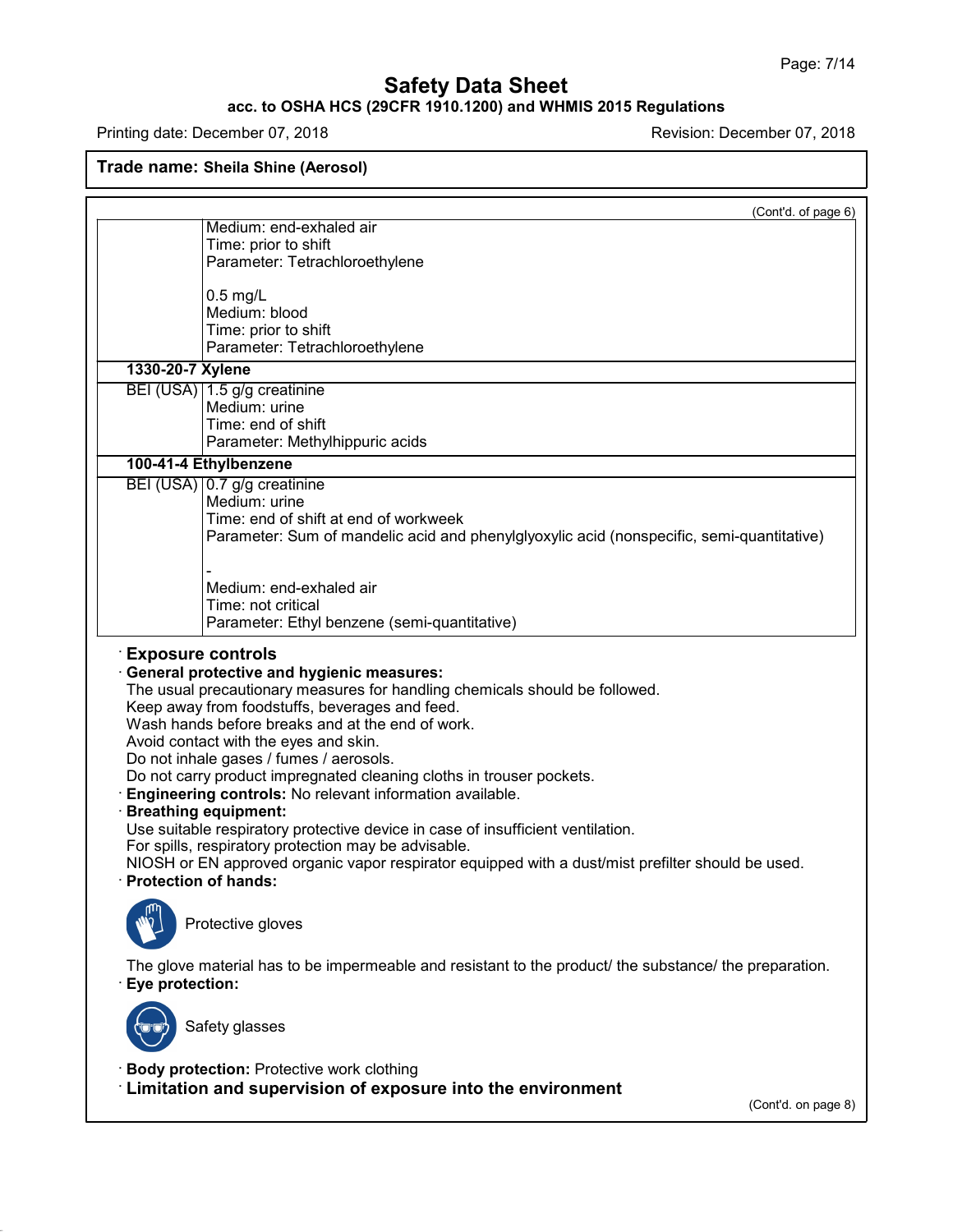(Cont'd. of page 7)

## **Safety Data Sheet**

**acc. to OSHA HCS (29CFR 1910.1200) and WHMIS 2015 Regulations**

Printing date: December 07, 2018 **Principal and Principal According Contracts** Revision: December 07, 2018

**Trade name: Sheila Shine (Aerosol)**

No relevant information available.

· **Risk management measures** No relevant information available.

| 9 Physical and chemical properties                         |                                                                                                |
|------------------------------------------------------------|------------------------------------------------------------------------------------------------|
| Information on basic physical and chemical properties      |                                                                                                |
| · Appearance:                                              |                                                                                                |
| Form:                                                      | Liquid                                                                                         |
| Color:                                                     | Clear                                                                                          |
| Odor:                                                      | Pleasant                                                                                       |
| <b>Odor threshold:</b>                                     | Not determined.                                                                                |
| · pH-value:                                                | Not determined.                                                                                |
| · Melting point/Melting range:                             | Not determined.                                                                                |
| <b>Boiling point/Boiling range:</b>                        | 110 °C (230 °F)                                                                                |
| · Flash point:                                             | 53 °C (127.4 °F) (TOC of liquid)                                                               |
| · Flammability (solid, gaseous):                           | Not applicable.                                                                                |
| · Auto-ignition temperature:                               | Not determined.                                                                                |
| <b>Decomposition temperature:</b>                          | Not determined.                                                                                |
| Danger of explosion:                                       | Product is not explosive. However, formation of explosive air/<br>vapor mixtures are possible. |
| <b>Explosion limits</b>                                    |                                                                                                |
| Lower:                                                     | $~1.1$ Vol %                                                                                   |
| Upper:                                                     | $~27.0$ Vol %                                                                                  |
| · Oxidizing properties:                                    | Non-oxidizing.                                                                                 |
| · Vapor pressure at 20 °C (68 °F):                         | 10 mmHg / 838 psig (Liquid / Propellant)                                                       |
| · Density:                                                 |                                                                                                |
| <b>Relative density:</b>                                   | 0.964                                                                                          |
| Vapor density at 20 °C (68 °F):                            | $> 1$ (air = 1)                                                                                |
| Evaporation rate at 20 °C (68 °F):                         | $<$ 1 (butyl acetate = 1)                                                                      |
| · Solubility in / Miscibility with                         |                                                                                                |
| Water:                                                     | Not miscible or difficult to mix.                                                              |
| · Partition coefficient (n-octanol/water): Not determined. |                                                                                                |
| · Viscosity                                                |                                                                                                |
| Dynamic:                                                   | Not determined.                                                                                |
| Kinematic:                                                 | Not determined.                                                                                |
| <b>Other information</b>                                   | No relevant information available.                                                             |

## **10 Stability and reactivity**

48.0

· **Reactivity:** No relevant information available.

(Cont'd. on page 9)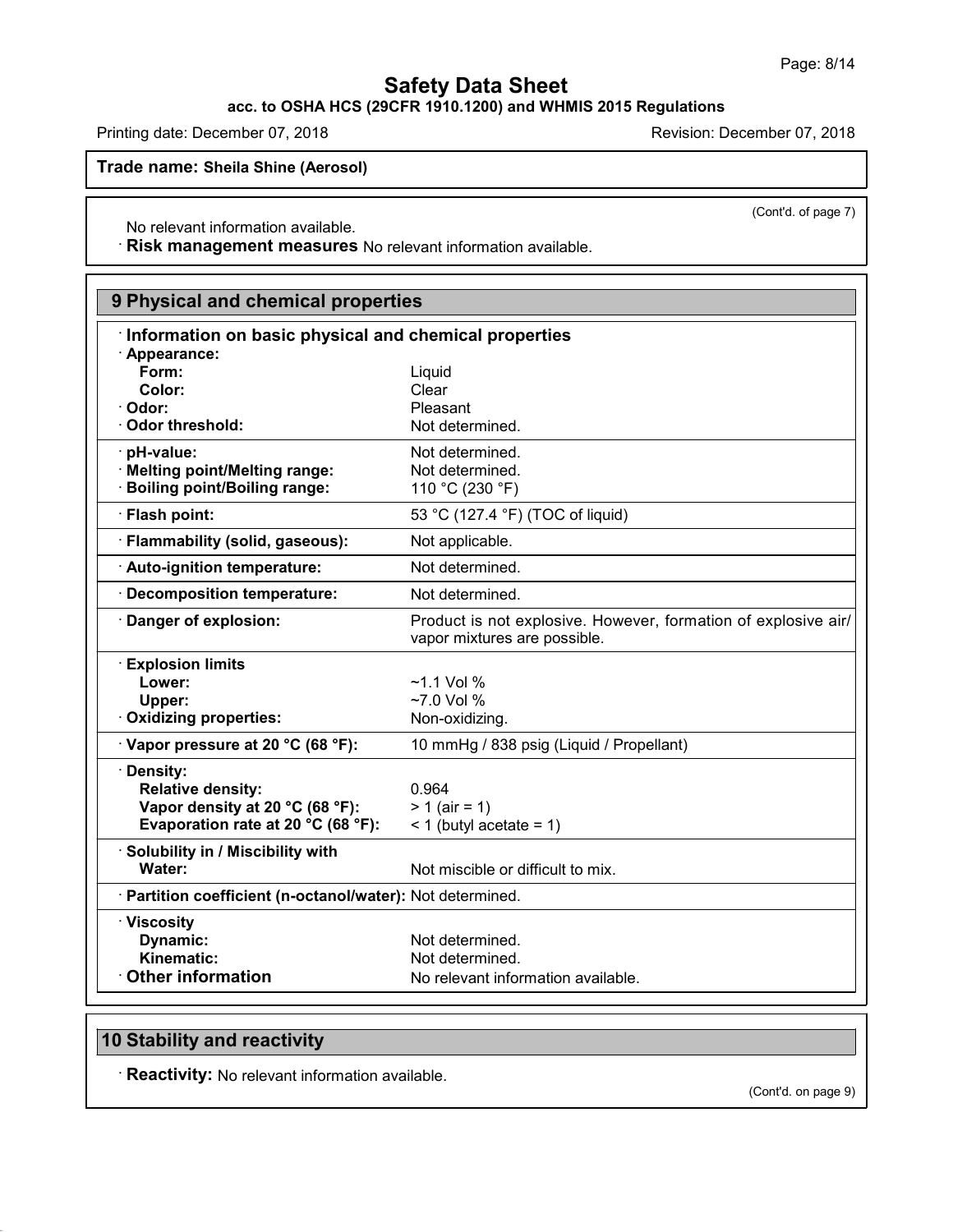### **acc. to OSHA HCS (29CFR 1910.1200) and WHMIS 2015 Regulations**

Printing date: December 07, 2018 Revision: December 07, 2018

**Trade name: Sheila Shine (Aerosol)**

(Cont'd. of page 8)

· **Chemical stability:** · **Thermal decomposition / conditions to be avoided:**

No decomposition if used and stored according to specifications.

### · **Possibility of hazardous reactions**

Develops readily flammable gases / fumes. Can form explosive mixtures in air if heated above flash point and/or when sprayed or atomized. Reacts with strong acids and oxidizing agents. Reacts with certain metals. Toxic fumes may be released if heated above the decomposition point. · **Conditions to avoid** Excessive heat. · **Incompatible materials** Oxidizers · **Hazardous decomposition products**

Carbon monoxide and carbon dioxide **Hydrocarbons** 

Chlorine compounds

# **11 Toxicological information**

· **Information on toxicological effects**

· **Acute toxicity:** Based on available data, the classification criteria are not met.

· **LD/LC50 values that are relevant for classification:**

### **127-18-4 tetrachloroethylene**

Oral LD50 2629 mg/kg (rat)

#### **1330-20-7 Xylene**

Oral LD50 4300 mg/kg (rat)

Dermal LD50 2000 mg/kg (rabbit)

### **100-41-4 Ethylbenzene**

Oral LD50 3500 mg/kg (rat)

Dermal LD50 17800 mg/kg (rabbit)

#### · **Primary irritant effect:**

· **On the skin:** Irritant to skin and mucous membranes.

· **On the eye:** Causes eye irritation.

· **Sensitization:** Based on available data, the classification criteria are not met.

· **IARC (International Agency for Research on Cancer):**

127-18-4 tetrachloroethylene 2A

100-41-4 Ethylbenzene 2B

### · **NTP (National Toxicology Program):**

127-18-4 tetrachloroethylene R

### · **OSHA-Ca (Occupational Safety & Health Administration):**

None of the ingredients are listed.

#### · **Probable route(s) of exposure:**

Inhalation.

Eye contact.

Skin contact.

48.0

· **Germ cell mutagenicity:** Based on available data, the classification criteria are not met.

(Cont'd. on page 10)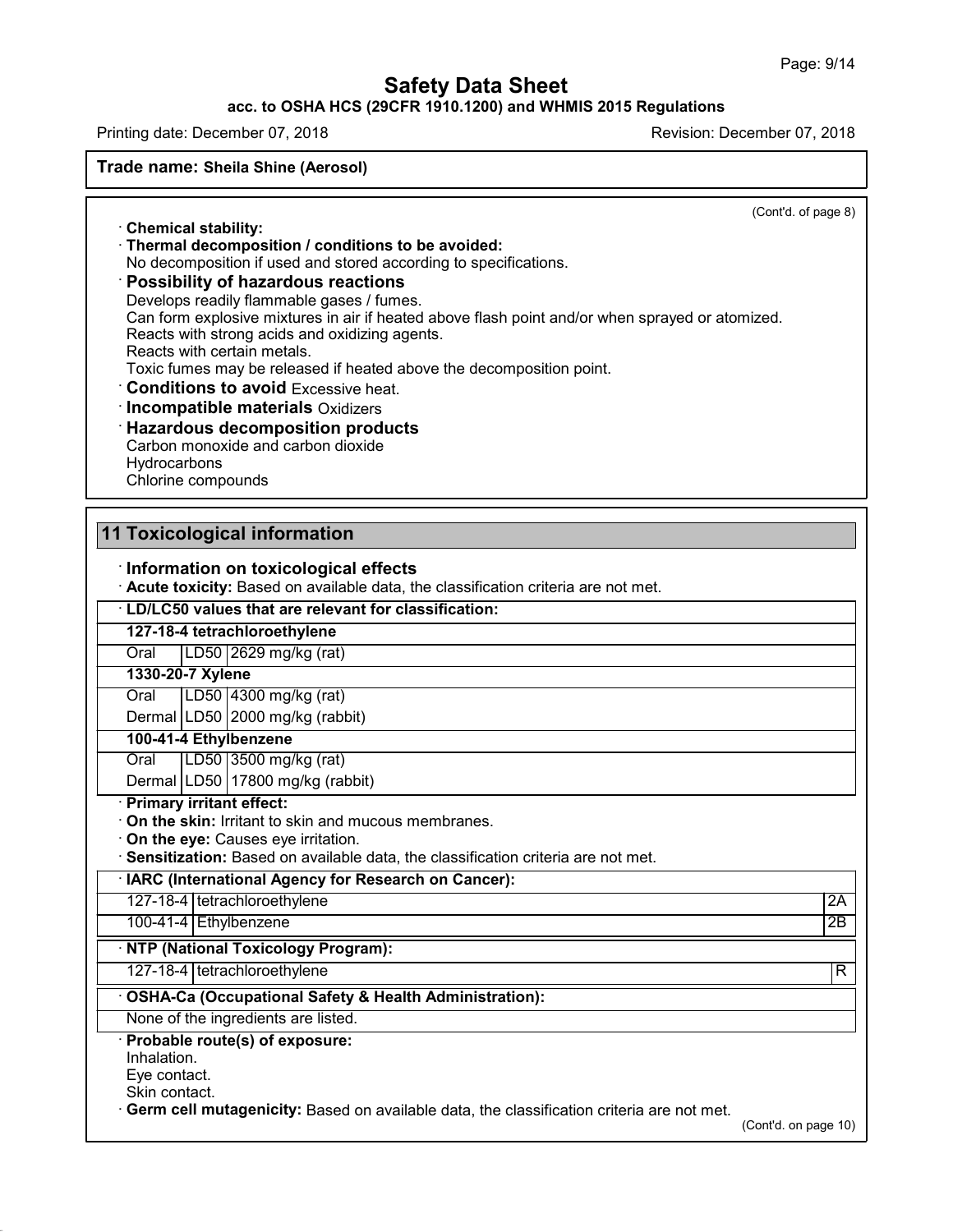**acc. to OSHA HCS (29CFR 1910.1200) and WHMIS 2015 Regulations**

Printing date: December 07, 2018 Revision: December 07, 2018

**Trade name: Sheila Shine (Aerosol)**

(Cont'd. of page 9)

· **Carcinogenicity:** May cause cancer.

· **Reproductive toxicity:** Based on available data, the classification criteria are not met.

· **STOT-single exposure:** Based on available data, the classification criteria are not met.

· **STOT-repeated exposure:**

**12 Ecological information**

May cause damage to the hearing organs through prolonged or repeated exposure.

· **Aspiration hazard:** May be fatal if swallowed and enters airways.

| $\cdot$ Toxicity |                                                                                                   |
|------------------|---------------------------------------------------------------------------------------------------|
|                  | · Aquatic toxicity                                                                                |
|                  | Toxic to aquatic life with long lasting effects.                                                  |
|                  | 127-18-4 tetrachloroethylene                                                                      |
|                  | LC50   4.99 mg/l (Oncorhynchus mykiss)                                                            |
|                  | 1330-20-7 Xylene                                                                                  |
|                  | LC50   13.4 mg/l (pimephales promelas)                                                            |
|                  | 100-41-4 Ethylbenzene                                                                             |
|                  | $EC50$   1-10 mg/kg (daphnia)                                                                     |
|                  | LC50   1-10 mg/l (Green Algae (chlorophyta))                                                      |
|                  | 4.2 mg/l (Oncorhynchus mykiss)                                                                    |
|                  | · Persistence and degradability No relevant information available.                                |
|                  | · Bioaccumulative potential: No relevant information available.                                   |
|                  | · Mobility in soil: No relevant information available.                                            |
|                  | Additional ecological information                                                                 |
| · General notes: |                                                                                                   |
|                  | Due to available data on eliminability/decomposition and bioaccumulation potential prolonged term |
|                  | damage of the environment can not be excluded.                                                    |
|                  | Do not allow product to reach ground water, water course or sewage system.                        |
|                  | <b>Results of PBT and vPvB assessment</b>                                                         |
|                  | $\cdot$ PBT: Not applicable.                                                                      |
|                  | · vPvB: Not applicable.                                                                           |

· **Other adverse effects** No relevant information available.

### **13 Disposal considerations**

#### · **Waste treatment methods**

· **Recommendation:**

48.0

Contact waste processors for recycling information.

The user of this material has the responsibility to dispose of unused material, residues and containers in compliance with all relevant local, state and federal laws and regulations regarding treatment, storage and disposal for hazardous and nonhazardous wastes.

#### · **Uncleaned packagings**

· **Recommendation:** Disposal must be made according to official regulations.

(Cont'd. on page 11)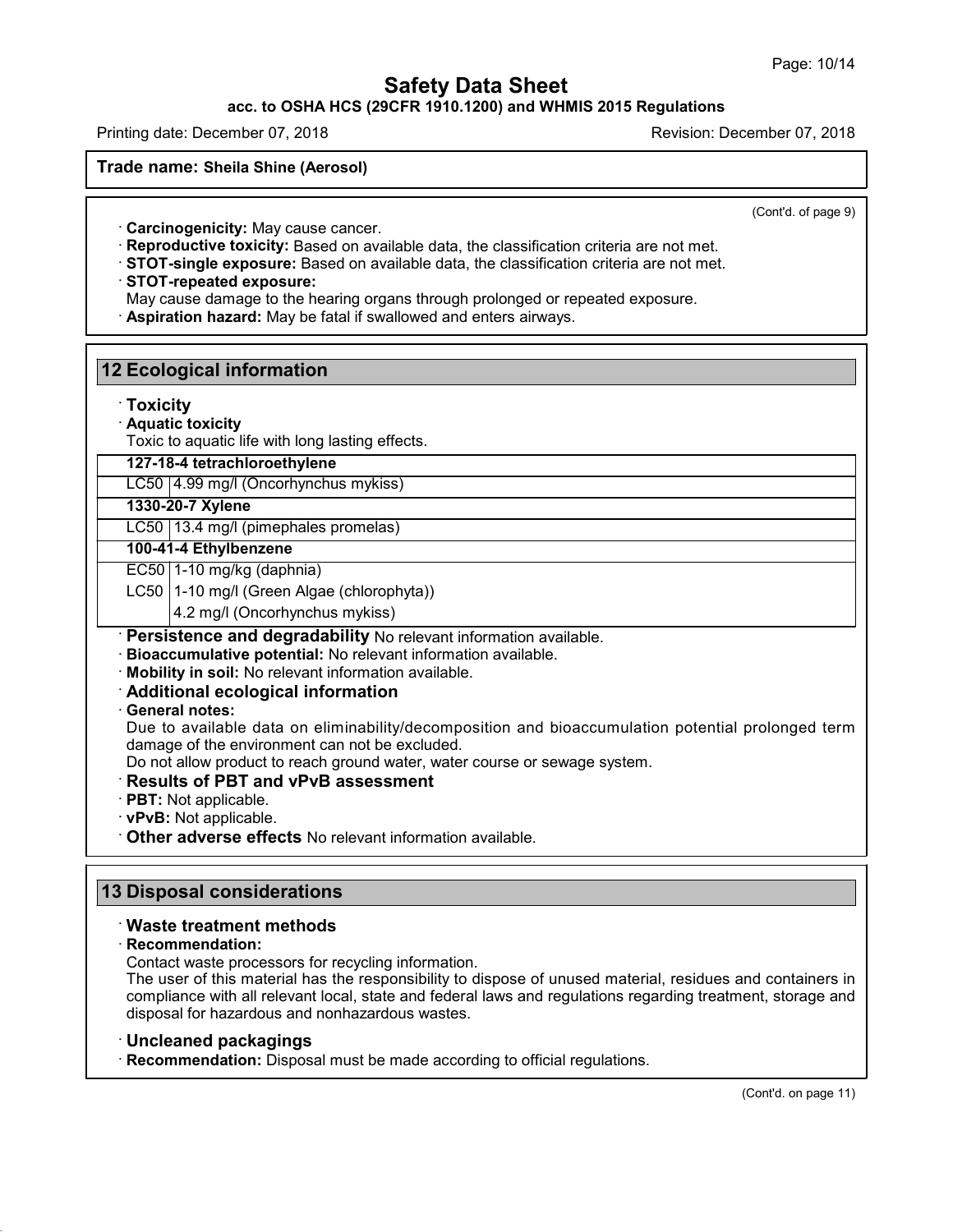#### **acc. to OSHA HCS (29CFR 1910.1200) and WHMIS 2015 Regulations**

Printing date: December 07, 2018 **Printing date: December 07, 2018** 

48.0

**Trade name: Sheila Shine (Aerosol)**

(Cont'd. of page 10)

| · UN-Number<br>· DOT, ADR/RID/ADN, IMDG, IATA | <b>UN1950</b>                                                                 |
|-----------------------------------------------|-------------------------------------------------------------------------------|
| · UN proper shipping name                     |                                                                               |
| $\cdot$ DOT                                   | Aerosols                                                                      |
| · ADR/RID/ADN, IMDG<br>· IATA                 | <b>AEROSOLS</b><br>Aerosols, flammable, containing substances in Division     |
|                                               | 6.1, Packing Group III                                                        |
| Transport hazard class(es)                    |                                                                               |
| $\cdot$ DOT                                   |                                                                               |
|                                               |                                                                               |
| · Class                                       | 2.1                                                                           |
| · Label                                       | 2.1                                                                           |
| · ADR/RID/ADN                                 |                                                                               |
|                                               |                                                                               |
| · Class                                       | 2 5F                                                                          |
| · Label                                       | $2.1 + 6.1$                                                                   |
| $\cdot$ IMDG                                  |                                                                               |
| · Class                                       | 2.1                                                                           |
| · Label                                       | 2.1/6.1                                                                       |
| $\cdot$ IATA                                  |                                                                               |
| · Class                                       | 2.1                                                                           |
| · Label                                       | 2.1(6.1)                                                                      |
| · Packing group                               | Aerosols are not assigned a packing group.                                    |
| <b>Environmental hazards</b>                  | Product contains environmentally hazardous<br>substances: tetrachloroethylene |
| · Marine pollutant:                           |                                                                               |
| Yes                                           |                                                                               |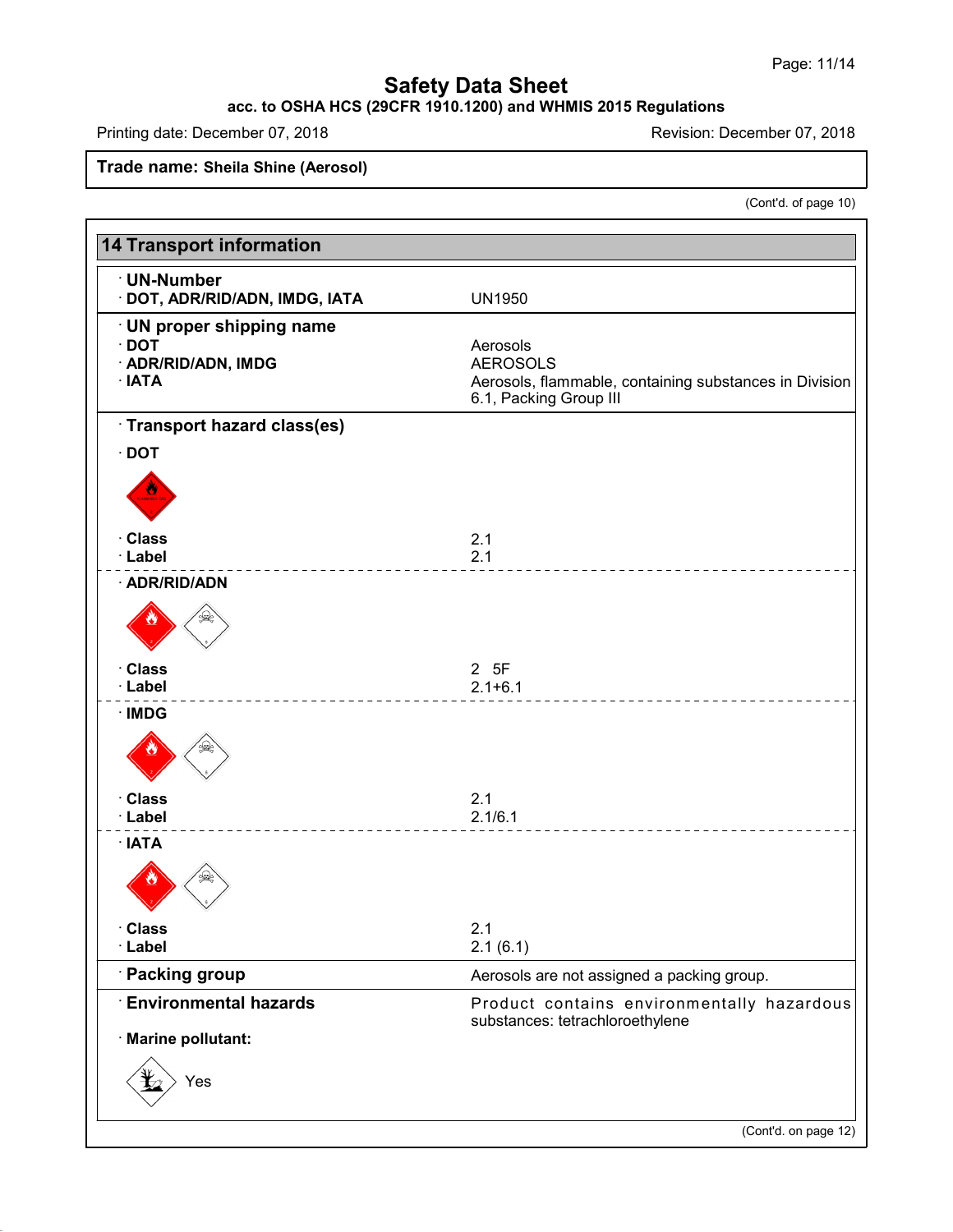#### **acc. to OSHA HCS (29CFR 1910.1200) and WHMIS 2015 Regulations**

Printing date: December 07, 2018 **Printing date: December 07, 2018** 

48.0

| Special precautions for user<br>Danger code (Kemler):<br>· EMS Number:<br>· Segregation groups | <b>Warning: Gases</b>                                                                       |
|------------------------------------------------------------------------------------------------|---------------------------------------------------------------------------------------------|
|                                                                                                |                                                                                             |
|                                                                                                | $F-D.S-U$                                                                                   |
|                                                                                                | Liquid halogenated hydrocarbons                                                             |
| Transport in bulk according to Annex II of                                                     |                                                                                             |
| <b>MARPOL73/78 and the IBC Code</b>                                                            | Not applicable.                                                                             |
| · Transport/Additional information:                                                            |                                                                                             |
| $\cdot$ DOT                                                                                    |                                                                                             |
|                                                                                                | Limited Quantity for packages less than 30 kg gross and inner packagings less than 1000 mL. |
| · ADR/RID/ADN                                                                                  |                                                                                             |
|                                                                                                | Limited Quantity for packages less than 30 kg gross and inner packagings less than 120 mL.  |
| · IMDG                                                                                         |                                                                                             |
|                                                                                                | Limited Quantity for packages less than 30 kg gross and inner packagings less than 120 mL.  |
| · IATA                                                                                         |                                                                                             |
|                                                                                                | Limited Quantity for packages less than 30 kg gross and inner packagings less than 120 mL.  |

|                                            | 15 Regulatory information                                                              |
|--------------------------------------------|----------------------------------------------------------------------------------------|
| mixture<br>· United States (USA)<br>· SARA | Safety, health and environmental regulations/legislation specific for the substance or |
|                                            | Section 302 (extremely hazardous substances):                                          |
|                                            | None of the ingredients are listed.                                                    |
|                                            | Section 355 (extremely hazardous substances):                                          |
|                                            | None of the ingredients are listed.                                                    |
|                                            | Section 313 (Specific toxic chemical listings):                                        |
|                                            | 127-18-4   tetrachloroethylene                                                         |
| 1330-20-7   Xylene                         |                                                                                        |
|                                            | 100-41-4 Ethylbenzene                                                                  |
|                                            | (Cont'd. on page 13)                                                                   |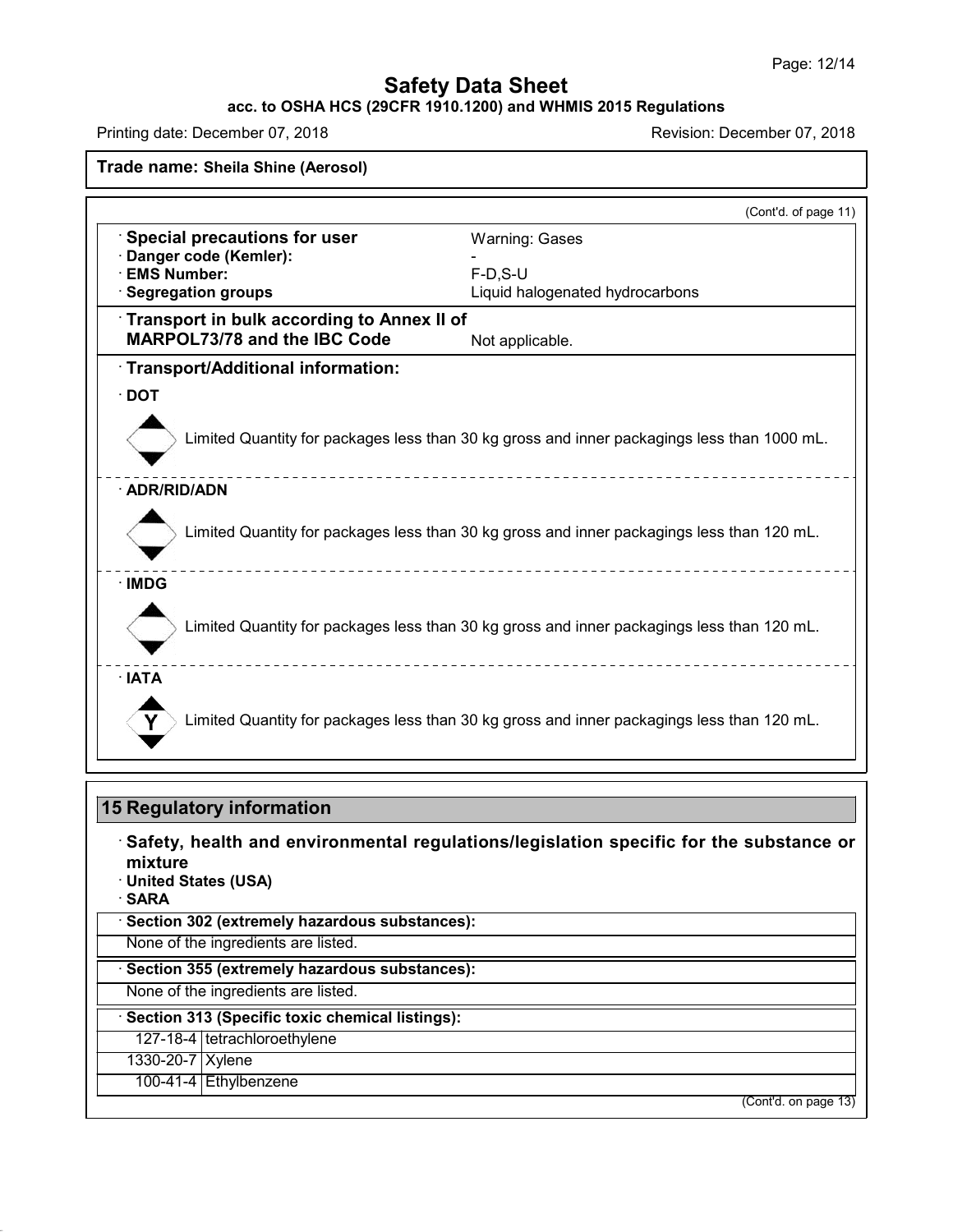### **acc. to OSHA HCS (29CFR 1910.1200) and WHMIS 2015 Regulations**

Printing date: December 07, 2018 Revision: December 07, 2018

**Trade name: Sheila Shine (Aerosol)**

| <b>TSCA (Toxic Substances Control Act)</b>                   | (Cont'd. of page 12) |
|--------------------------------------------------------------|----------------------|
| All ingredients are listed.                                  |                      |
| · Proposition 65 (California)                                |                      |
| <b>Chemicals known to cause cancer:</b>                      |                      |
| 127-18-4   tetrachloroethylene                               |                      |
| 100-41-4 Ethylbenzene                                        |                      |
| Chemicals known to cause developmental toxicity for females: |                      |
| None of the ingredients are listed.                          |                      |
| Chemicals known to cause developmental toxicity for males:   |                      |
| None of the ingredients are listed.                          |                      |
| Chemicals known to cause developmental toxicity:             |                      |
| None of the ingredients are listed.                          |                      |
| <b>EPA (Environmental Protection Agency):</b>                |                      |
| 127-18-4   tetrachloroethylene                               |                      |
| 1330-20-7 Xylene                                             |                      |
| 100-41-4 Ethylbenzene                                        | D                    |
| · IARC (International Agency for Research on Cancer):        |                      |
| 127-18-4   tetrachloroethylene                               | 2A                   |
| 100-41-4 Ethylbenzene                                        | $\overline{2B}$      |

## **16 Other information**

48.0

This information is based on our present knowledge. However, this shall not constitute a guarantee for any specific product features and shall not establish a legally valid contractual relationship.

#### · **Abbreviations and acronyms:**

ADR: European Agreement concerning the International Carriage of Dangerous Goods by Road IMDG: International Maritime Code for Dangerous Goods DOT: US Department of Transportation IATA: International Air Transport Association CAS: Chemical Abstracts Service (division of the American Chemical Society) NFPA: National Fire Protection Association (USA) HMIS: Hazardous Materials Identification System (USA) LC50: Lethal concentration, 50 percent LD50: Lethal dose, 50 percent PBT: Persistant, Bio-accumulable, Toxic vPvB: very Persistent and very Bioaccumulative OSHA: Occupational Safety & Health Administration Flam. Aerosol 1: Aerosols – Category 1 Press. Gas: Gases under pressure – Compressed gas Press. Gas: Gases under pressure – Liquefied gas Flam. Liq. 2: Flammable liquids – Category 2 Flam. Liq. 3: Flammable liquids – Category 3 Acute Tox. 4: Acute toxicity – Category 4 Skin Irrit. 2: Skin corrosion/irritation – Category 2 Eye Irrit.2A: Serious eye damage/eye irritation – Category 2A Carc. 1B: Carcinogenicity – Category 1B

(Cont'd. on page 14)